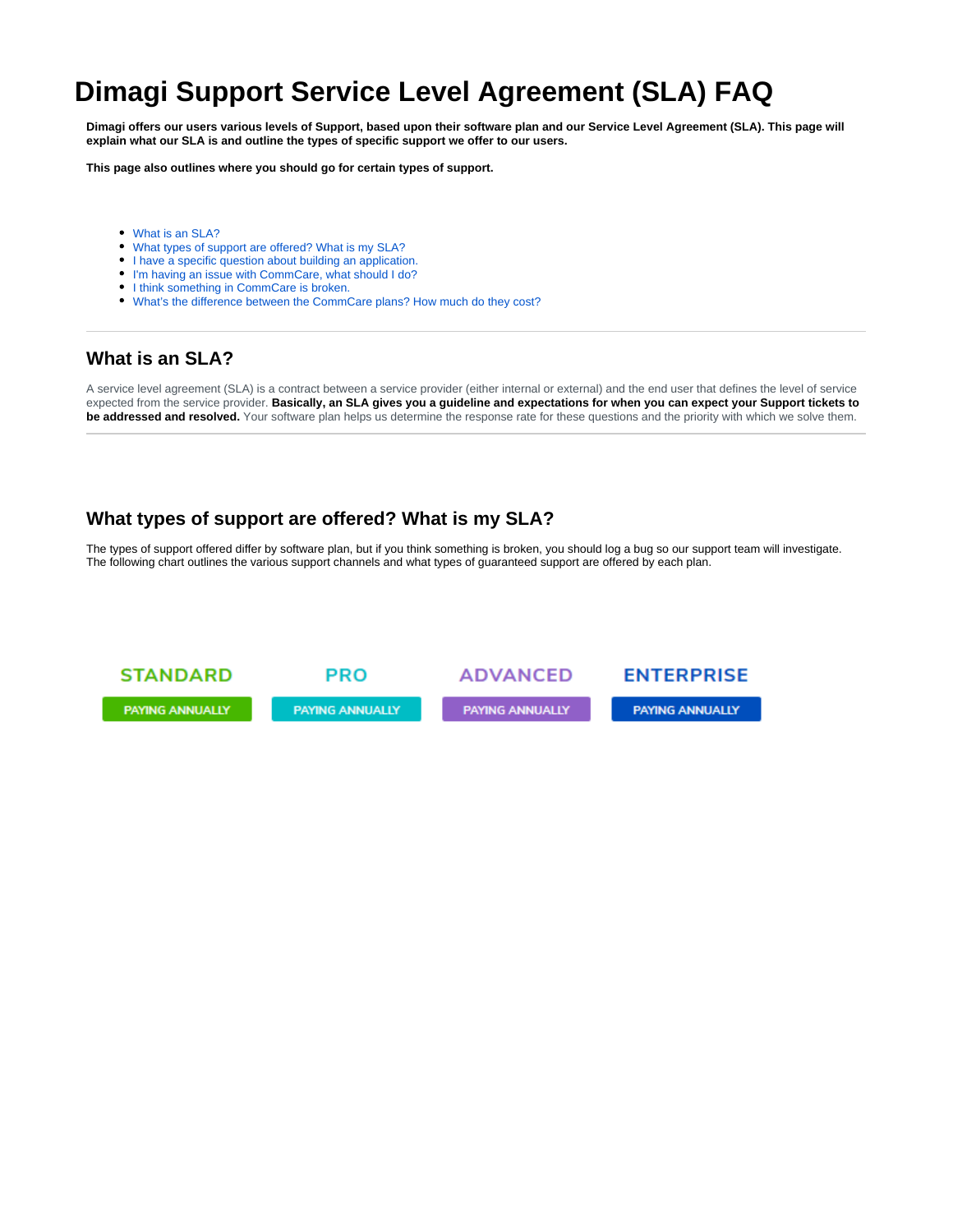| Online learning resources           |                        |                       |                       |                       |
|-------------------------------------|------------------------|-----------------------|-----------------------|-----------------------|
| Direct email support                | $\checkmark$           |                       |                       |                       |
| Phone support                       |                        |                       |                       |                       |
| Guaranteed first response time      | <b>3 BUSINESS DAYS</b> | <b>1 BUSINESS DAY</b> | <b>1 BUSINESS DAY</b> | <b>1 BUSINESS DAY</b> |
| Guaranteed follow-up time           |                        |                       | <b>1 BUSINESS DAY</b> | <b>1 BUSINESS DAY</b> |
| Support on CommCare bugs            | $\checkmark$           |                       |                       |                       |
| Support on app-specific questions   |                        |                       |                       |                       |
| Paid on-boarding                    |                        |                       |                       |                       |
| Access to our customer success team |                        |                       |                       |                       |

#### **Definitions**

**Online Learning:** You have access to many great resources that will answer several common CommCare questions and help you learn what CommCare has to offer! These include [CommCare Users Forum](https://confluence.dimagi.com/https:), [CommCare Help Site](https://confluence.dimagi.com/display/commcarepublic/Home), and [Dimagi Learn.](http://www.dimagi.com/learn/)

**Direct Email Support:** Direct Email Support means the "Report an Issue" button and [support@dimagi.com.](mailto:support@dimagi.com.) All projects have access to this to report important issues. Community users are not guaranteed a response.

**First Response Time:** This is the timeframe in which a Support team member will respond to you and begin working on your ticket.

**Phone Support:** Users who have an Advanced or Enterprise can receive phone support (phone call or Skype call). Calls can be requested by emailing [support@dimagi.com.](mailto:support@dimagi.com)

**CommCare bug:** A bug that is caused by our software, and not specific to a particular app or project.

**CommCare question:** A general question about particular CommCare features, their use, not as they apply to a particular project or app.

**App specific question:** A question or issue that is specific to your app or project space's configuration and workflow.

Paid onboarding: Customers can purchase onboarding packages that include remote training sessions with a Customer Success team member, spanning the entire process of app design, app building, app testing, data exports, and implementation of their mobile application.

**Access to customer success**: Enterprise customers have quarterly check-ins with a dedicated Customer Success team member to advise them on the best usage of CommCare for their projects and across their organization

# <span id="page-1-0"></span>**I have a specific question about building an application.**

If you have a question about building your application, we recommend first searching the [CommCare Help Site.](https://confluence.dimagi.com/display/commcarepublic/Home)